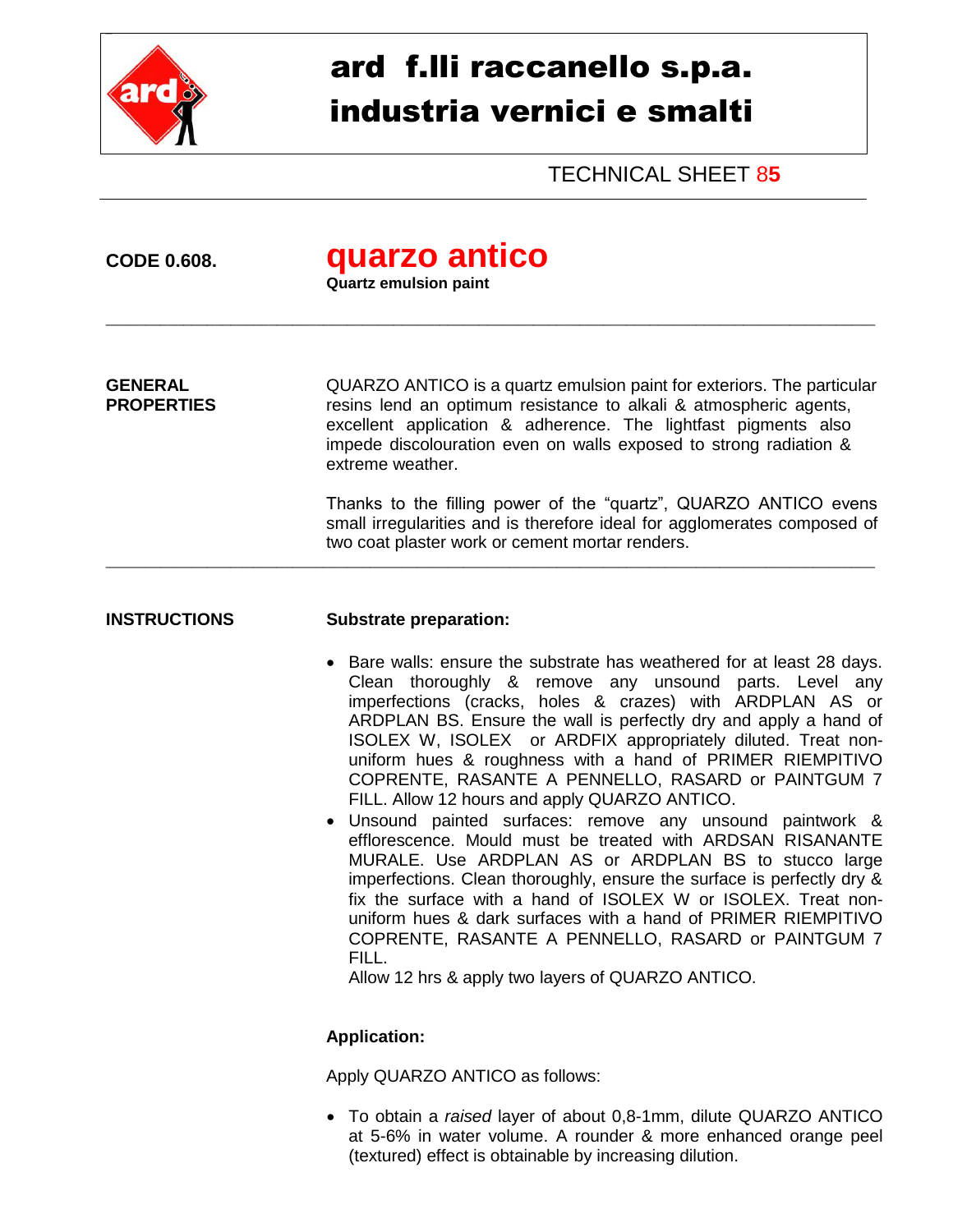Stir well & apply uniformly using a brush, wool or synthetic roller. Finally, use a foam roller to obtain the orange peel effect.

- Brush: stir well, dilute at 30% in water volume & apply. Allow 3 hrs, dilute QUARZO ANTICO at 25% in water volume & apply the second hand.
- Roller (wool or synthetic): dilute at 20% in water volume.
- Airless Spray gun application is not advisable due to the siliceous chargers' abrasive action.
- Use products from the same batch, *if* different batches are used, stir accurately to avoid differences in shades.
- Do not apply at ambient or substrate temperature below +5°C or above + 35°C. Avoid applying in direct sunlight. After application, exteriors must be protected from rain until perfectly dry, normally after approx. 48 hours at 20°C.
- Wash equipment with water immediately after use.
- Store at ambient temperature & protect against humidity
- Preventive wall restoration is necessary in order to quarantee substrate adhesion when the product is applied to surfaces with salt efflorescence or subject to ascending humidity.
- QUARZ ANTICO is one of the 16COLOURS & WIZARD tinting systems' products.
- Use the product in compliance with current Health and Safety Regulations. Dispose of spent material/containers according to local regulations, do not empty excess material into water tables. Allow residues to dry out and treat them as special waste. Refer to the PSDS for further details.

| <b>TECHNICAL PROPERTIES</b> | <b>SPECIFIC WEIGHT</b>      | $1650 \pm 100$ g/l   |
|-----------------------------|-----------------------------|----------------------|
|                             | VISCOSITY AT 20°C           | $35.000 \pm 5000$ cP |
|                             | NATURE OF BINDER            | <b>Synthetic</b>     |
|                             |                             | copolymers in        |
|                             |                             | aqueous dispersion   |
|                             | ULTRAVIOLET RAYS RESISTANCE | Upper 3 on grey      |
|                             |                             | scale                |
|                             | <b>ALKALI RESISTANCE</b>    | No structural or     |
|                             |                             | chromatic variation  |
|                             | <b>TOUCH DRY</b>            | 3 hrs                |
|                             | THROUGH DRYING (20°C)       | 48 hrs               |

 $\_$  ,  $\_$  ,  $\_$  ,  $\_$  ,  $\_$  ,  $\_$  ,  $\_$  ,  $\_$  ,  $\_$  ,  $\_$  ,  $\_$  ,  $\_$  ,  $\_$  ,  $\_$  ,  $\_$  ,  $\_$  ,  $\_$  ,  $\_$  ,  $\_$  ,  $\_$  ,  $\_$  ,  $\_$  ,  $\_$  ,  $\_$  ,  $\_$  ,  $\_$  ,  $\_$  ,  $\_$  ,  $\_$  ,  $\_$  ,  $\_$  ,  $\_$  ,  $\_$  ,  $\_$  ,  $\_$  ,  $\_$  ,  $\_$  ,

\_\_\_\_\_\_\_\_\_\_\_\_\_\_\_\_\_\_\_\_\_\_\_\_\_\_\_\_\_\_\_\_\_\_\_\_\_\_\_\_\_\_\_\_\_\_\_\_\_\_\_\_\_\_\_\_\_\_\_\_\_\_\_\_\_\_\_\_\_\_\_\_\_\_\_\_\_\_\_\_\_\_\_\_\_\_\_\_\_\_\_\_\_\_\_\_\_\_\_

**YIELD** If applied correctly the product yields: 4 m<sup>2</sup>/l for a smooth effect & 2 m<sup>2</sup>/l for an orange peel effect. Said yield refers to smooth substrates featuring medium absorption; it is best to determine the same by testing on the specific substrate.